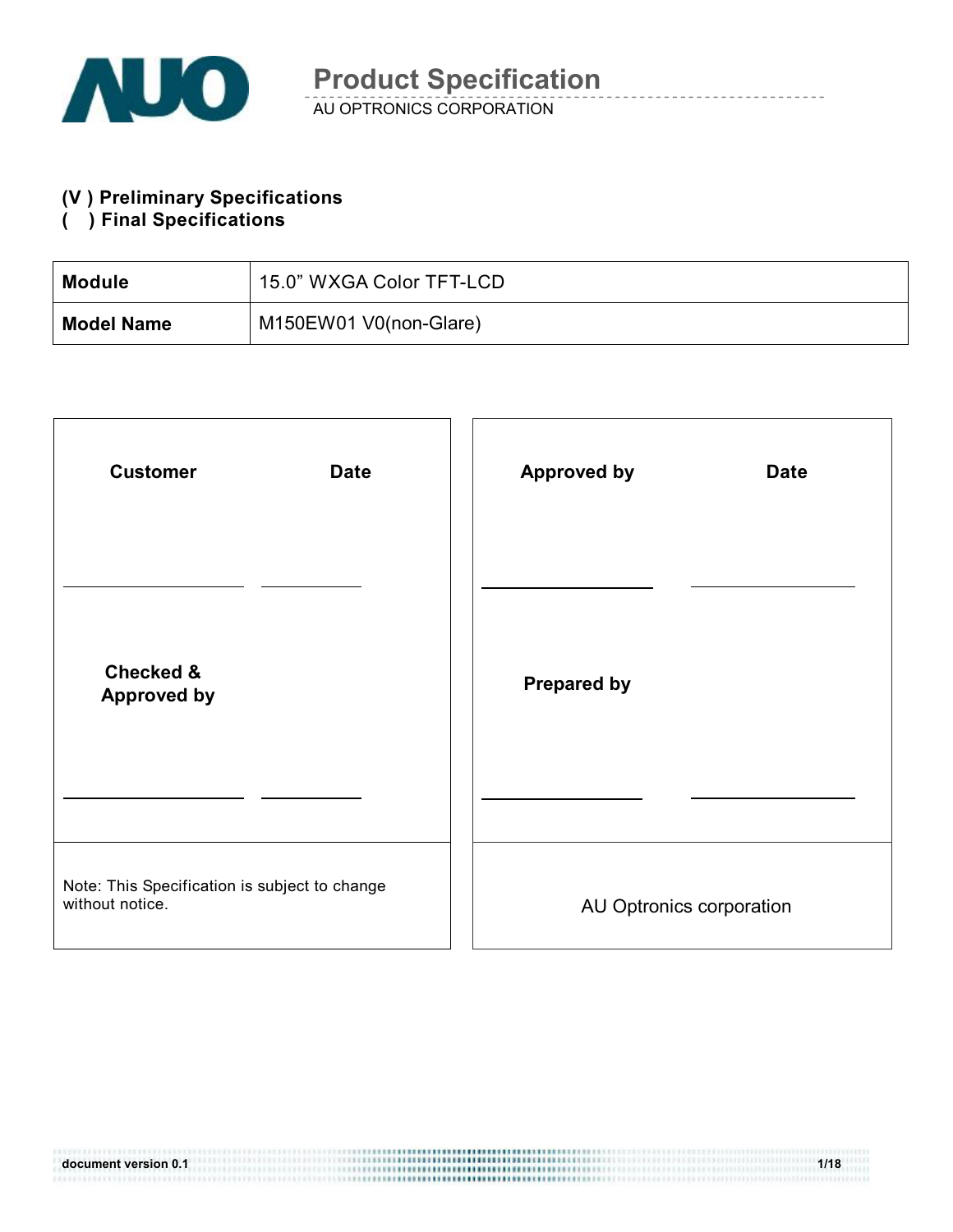

# **Product Specification**<br>AU OPTRONICS CORPORATION

# **Contents**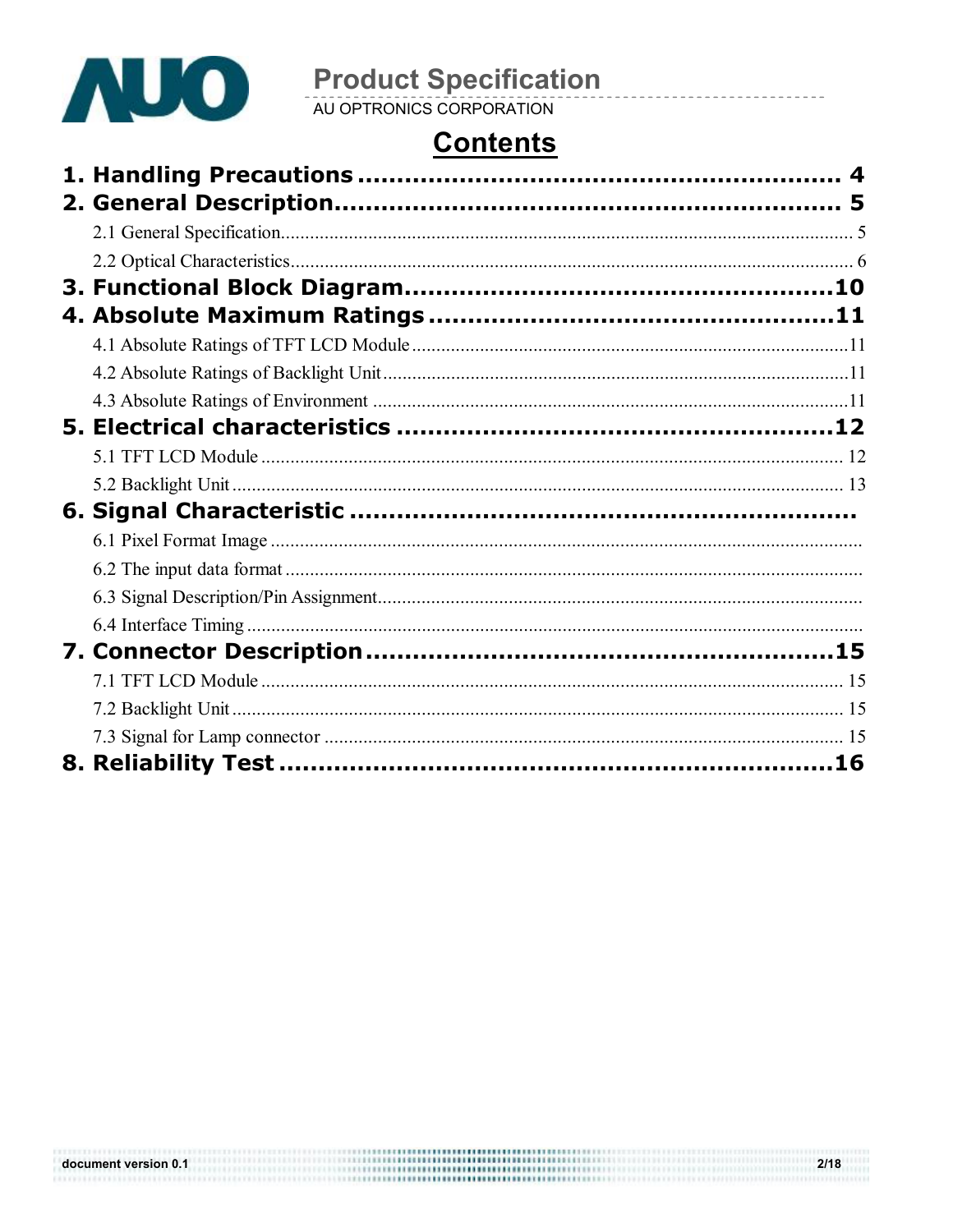

AU OPTRONICS CORPORATION

# **Record of Revision**

| Version and Date   Page |      | Old description                       | <b>New Description</b> | Remark |
|-------------------------|------|---------------------------------------|------------------------|--------|
| 0.12007/08/13           | IAII | <b>First Edition for AUO internal</b> |                        |        |
|                         |      |                                       |                        |        |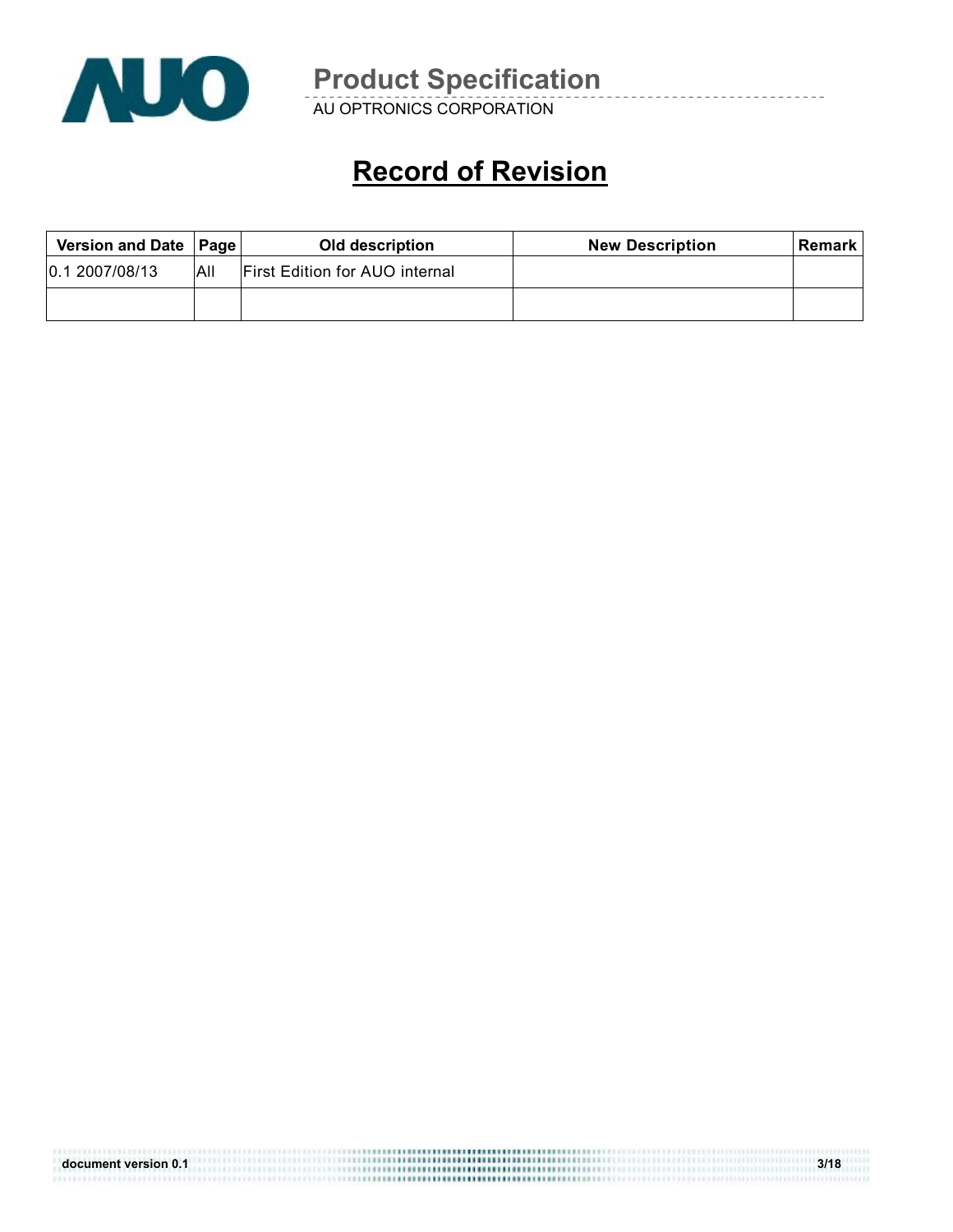

AU OPTRONICS CORPORATION

#### **1. Handling Precautions**

- 1) Since front polarizer is easily damaged, pay attention not to scratch it.
- 2) Be sure to turn off power supply when inserting or disconnecting from input connector.
- 3) Wipe off water drop immediately. Long contact with water may cause discoloration or spot.
- 4) When the panel surface is soiled, wipe it with absorbent cotton or other soft cloth.
- 5) Since the panel is made of glass, it may break or crack if dropped or bumped on hard surface.
- 6) Since CMOS LSI is used in this module, take care of static electricity and insure human earth when handling.
- 7) Do not open or modify the Module Assembly.
- 8) Do not press the reflector sheet at the back of the module to any directions.
- 9) In case if a Module has to be put back into the packing container slot after once it was taken out from the container, do not press the center of the CCFL reflector edge. Instead, press at the far ends of the CCFL Reflector edge softly. Otherwise the TFT Module may be damaged.
- 10) At the insertion or removal of the Signal Interface Connector, be sure not to rotate nor tilt the Interface Connector of the TFT Module.
- 11) After installation of the TFT Module into an enclosure, do not twist nor bend the TFT Module even momentary. At designing the enclosure, it should be taken into consideration that no bending/twisting forces are applied to the TFT Module from outside. Otherwise the TFT Module may be damaged.
- 12) Cold cathode fluorescent lamp in LCD contains a small amount of mercury. Please follow local ordinances or regulations for disposal.
- 13) Small amount of materials having no flammability grade is used in the LCD module. The LCD module should be supplied by power complied with requirements of Limited Power Source (IEC60950 or UL1950), or be applied exemption.
- 14) The LCD module is designed so that the CCFL in it is supplied by Limited Current Circuit (IEC60950 or UL1950). Do not connect the CCFL in Hazardous Voltage Circuit.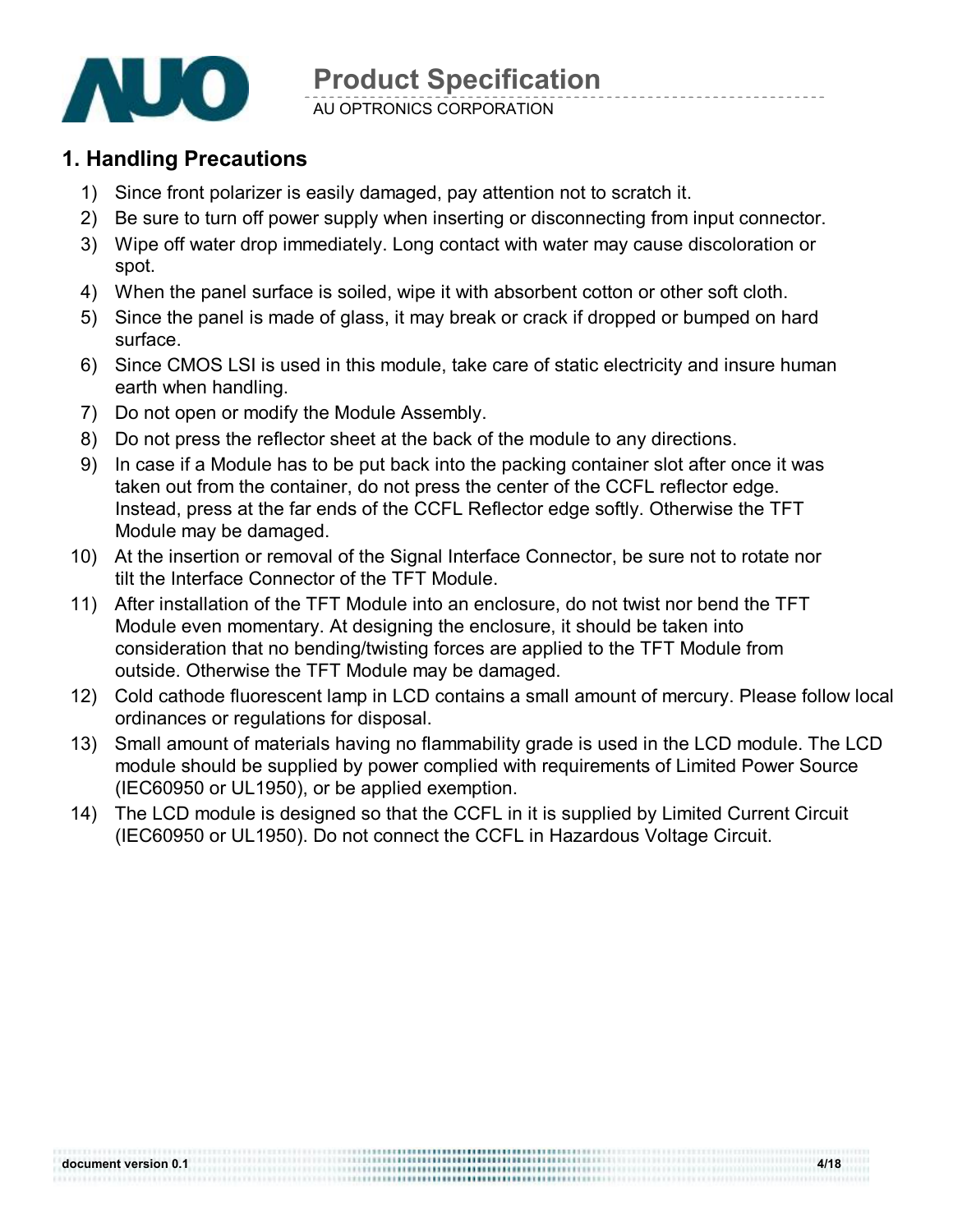

AU OPTRONICS CORPORATION

### **2. General Description**

M150EW01 V0 is a Color Active Matrix Liquid Crystal Display composed of a TFT LCD panel, a driver circuit, and backlight system. The screen format is intended to support the WXGA (1280(H) x 720(V)) screen and 262k colors (RGB 6-bits data driver). All input signals are LVDS interface compatible. Inverter of backlight is not included.

## **2.1 General Specification**

The following items are characteristics summary on the table at 25℃ condition:

| Item                                   | Unit                 | <b>Specification</b>            | <b>Remark</b> |
|----------------------------------------|----------------------|---------------------------------|---------------|
| Screen Diagonal                        | [mm]                 | 381                             | 15.0 inch     |
| <b>Active Area</b>                     | [mm]                 | $332.16(H) \times 186.84(V)$    |               |
| Maximum Resolution                     |                      | 1280x3(RGB) x 720               |               |
| <b>Pixel Pitch</b>                     | [mm]                 | 0.2595                          |               |
| <b>Pixel Arrangement</b>               |                      | R.G.B. Vertical Stripe          |               |
| Display Mode                           |                      | TN, Normally White              |               |
| White Luminance (Center)               | [cd/m <sup>2</sup> ] | 200*                            |               |
| <b>Contrast Ratio</b>                  | $\blacksquare$       | 400:1                           |               |
| <b>Optical Response Time</b>           | [ms]                 | $8*$                            | $Tr+Tf$       |
| <b>Color Saturation</b>                | $\frac{0}{0}$        | 45%                             |               |
| Nominal Input Voltage VDD              | [voltage]            | 3.3                             |               |
| <b>Power Consumption</b>               | [watt]               | $14.4*$                         | 2 CCFL        |
| Weight                                 | [grams]              | 1150*                           |               |
| <b>Physical Size</b>                   | [mm]                 | 354.1 (H) x 227.4 (V) x 12 (D)* |               |
| <b>Electrical Interface</b>            | $\frac{1}{2}$        | 1channel LVDS                   |               |
| <b>Support Color</b>                   | $\blacksquare$       | 16.7M (6bit+Hi-FRC)             |               |
| <b>Temperature Range</b>               | $[^{\circ}C]$        | $0 - +50$                       | Operating     |
|                                        | [°C]                 | $-20 - +60$                     | Storage       |
| Surface Treatment                      |                      | Anti-Glare                      |               |
| <b>Viewing Angle</b>                   | $[^{\circ}]$         | 90/50                           |               |
|                                        | [x]                  | $0.313*$                        | $+/-0.03$     |
| Color / Chromaticity Coordinates (CIE) | [y]                  | $0.329*$                        | $+/-0.03$     |
| Uniformity                             | [%]                  | $80*$                           |               |

,,,,,,,,,,,,,,,,,,,,,,,,,,,,,,,,

\* based on engineer's estimation, and are subject to change w/o notice.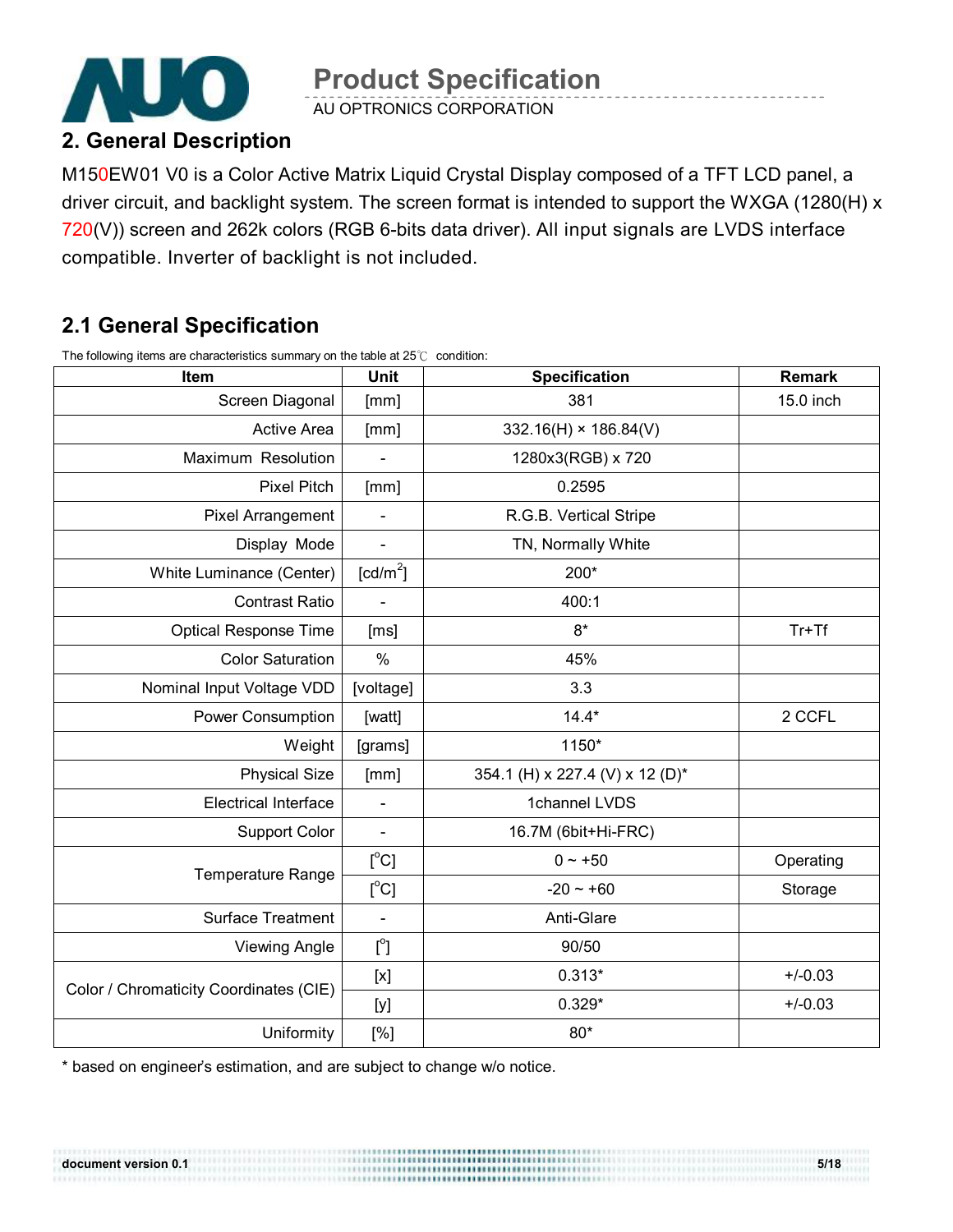

AU OPTRONICS CORPORATION

## **2.2 Optical Characteristics**

The optical characteristics are measured under stable conditions at 25 ℃ (Room Temperature) :

| Item                                  | <b>Unit</b>            | <b>Conditions</b> |         | Min.       | Typ.       | Max.       | <b>Note</b>    |
|---------------------------------------|------------------------|-------------------|---------|------------|------------|------------|----------------|
| <b>White Luminance</b><br>ICCFL=6.5mA | $\lceil cd/m^2 \rceil$ |                   |         | 160        | 200        |            | $\overline{4}$ |
|                                       |                        |                   | (Right) |            | 45         |            |                |
| <b>Viewing Angle</b>                  | [degree]               | $CR = 10$         | (Left)  |            | 45         |            | $\mathbf{1}$   |
|                                       |                        | Vertical          | (Upper) |            | 15         |            |                |
|                                       |                        | $CR = 10$         | (Lower) |            | 35         |            |                |
| <b>Luminance Uniformity</b>           | [%]                    | 9 Points          |         | 70%        | 80%        |            | 2,3            |
| <b>CR: Contrast Ratio</b>             |                        |                   |         | 240        | 400        |            | 4              |
| Cross talk                            | [%]                    |                   |         |            |            | 4          | 5              |
| <b>Response Time</b>                  |                        | Rising            |         |            | 5          |            |                |
|                                       | [msec]                 | Falling           |         |            | 3          |            | 4,6            |
|                                       |                        | Rising + Falling  |         |            | 8          |            |                |
|                                       |                        | Red x             |         | <b>TBD</b> | <b>TBD</b> | <b>TBD</b> |                |
|                                       |                        | Red y             |         | <b>TBD</b> | <b>TBD</b> | <b>TBD</b> |                |
|                                       |                        | Green x           |         | <b>TBD</b> | <b>TBD</b> | <b>TBD</b> |                |
| Color / Chromaticity<br>Coordinates   |                        | Green y           |         | <b>TBD</b> | <b>TBD</b> | <b>TBD</b> |                |
| (CIE 1931)                            |                        | Blue x            |         | <b>TBD</b> | <b>TBD</b> | <b>TBD</b> | 4              |
|                                       |                        | Blue y            |         | <b>TBD</b> | <b>TBD</b> | <b>TBD</b> |                |
|                                       |                        | White x           |         | 0.283      | 0.313      | 0.343      |                |
|                                       |                        | White y           |         | 0.299      | 0.329      | 0.359      |                |
| Flicker                               | [dB]                   |                   |         |            |            | $-20$      | $\overline{7}$ |

Note 1. Definition of viewing angle

Viewing angle is the measurement of contrast ratio ≧10 and ≧5, at the screen center, over a 180° horizontal and 180° vertical range (off-normal viewing angles). The 180° viewing angle range is broken down as follows; 90° (θ) horizontal left and right and 90° (Φ) vertical, high (up) and low (down). The measurement direction is typically perpendicular to the display surface with the screen rotated about its center to develop the desired measurement viewing angle.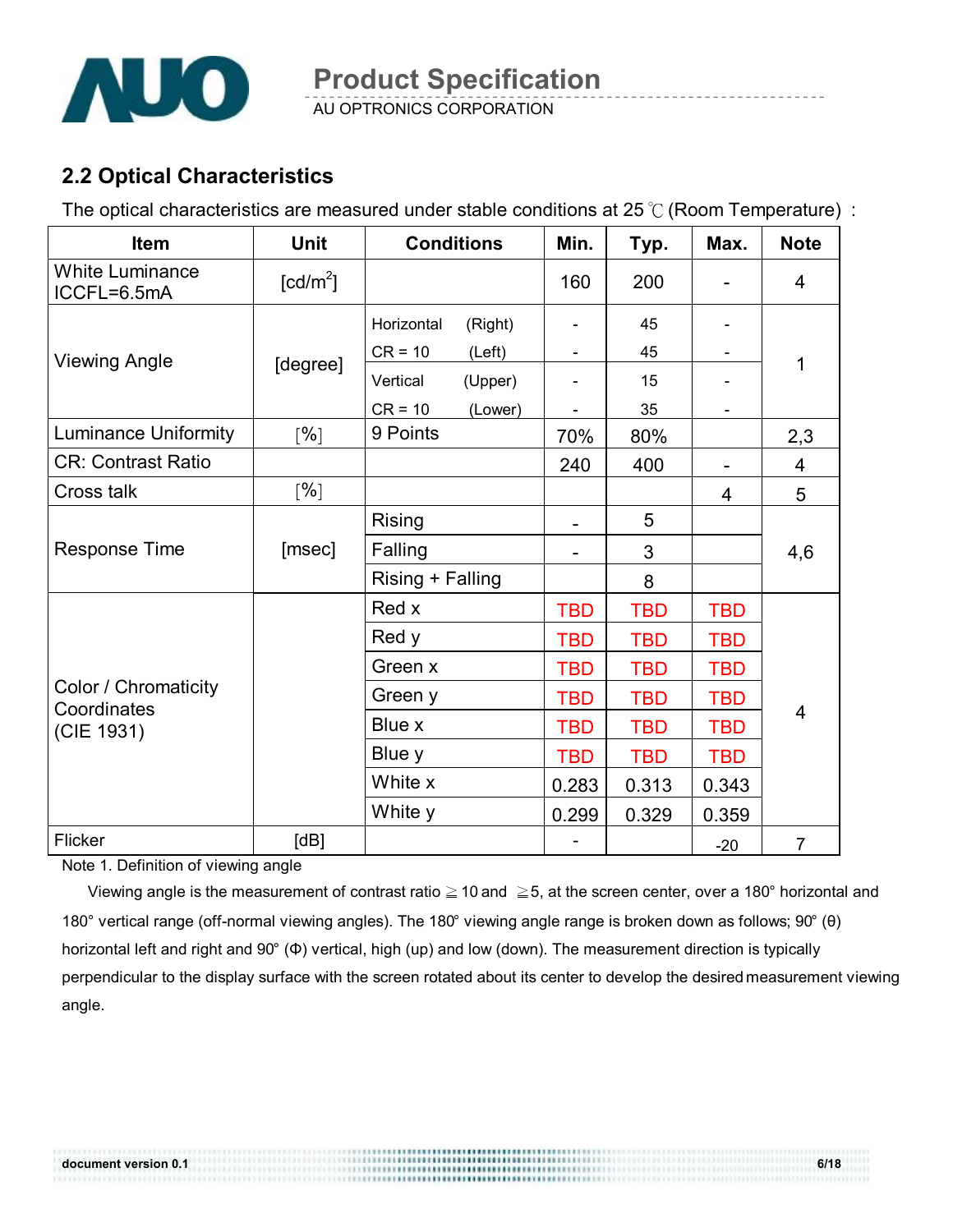

AU OPTRONICS CORPORATION



Note 2: 9 points position





 Minimum Brightness of 9 points  $\delta_{W9}$  =  $\frac{1}{\text{Maximum~Brighness of 9 points}}$ 

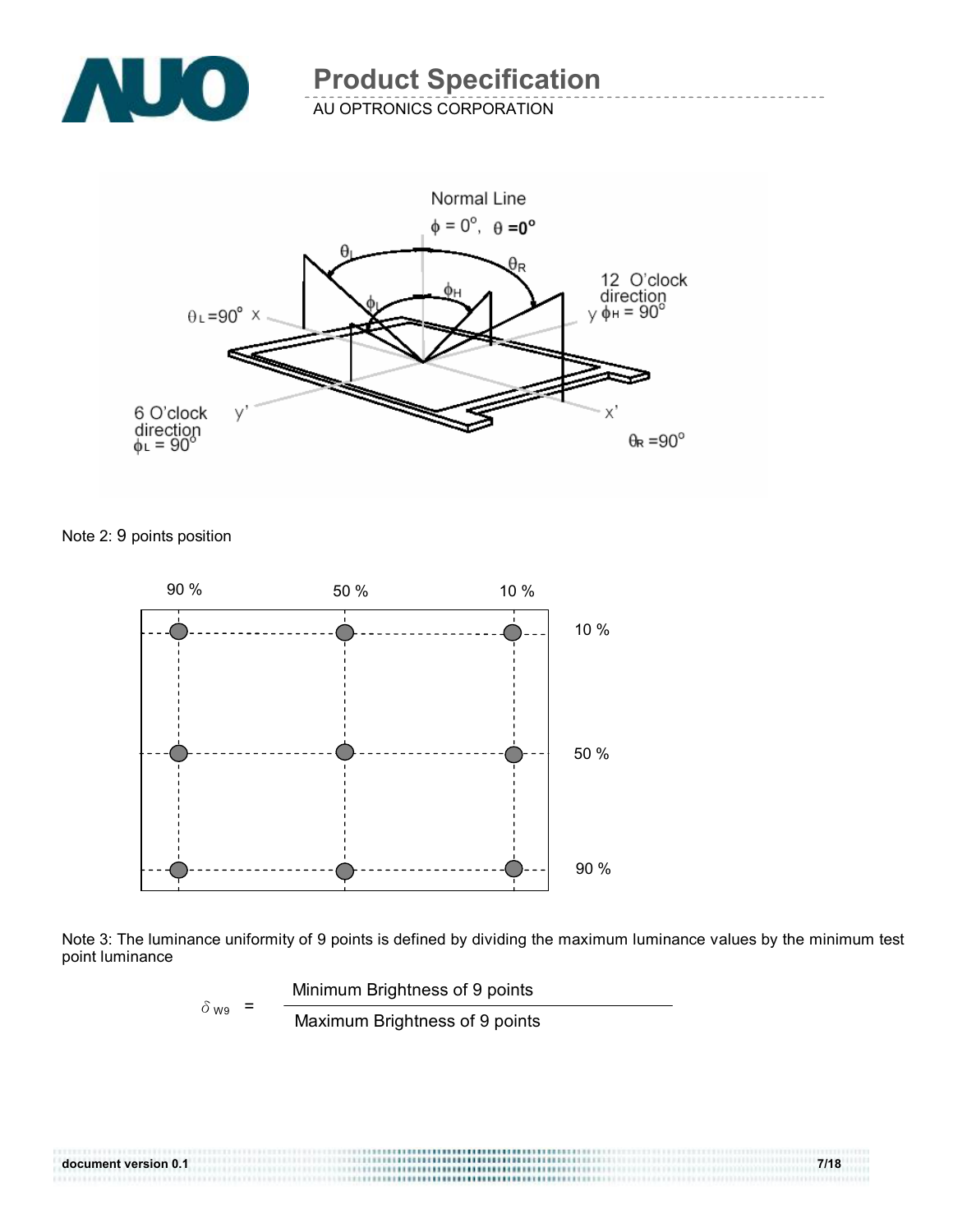

Note 4: Measurement method

The LCD module should be stabilized at given temperature for 30 minutes to avoid abrupt temperature change during measuring. In order to stabilize the luminance, the measurement should be executed after lighting Backlight for 30 minutes in a stable, windless and dark room.



Center of the screen

Note 5: Definition of Cross Talk (CT)

 $CT = |Y_B - Y_A| / Y_A \times 100$  (%)

Where

 $Y_A$  = Luminance of measured location without gray level 0 pattern (cd/m2)

 $Y_B$  = Luminance of measured location with gray level 0 pattern (cd/m2)



**document version 0.1** 8/18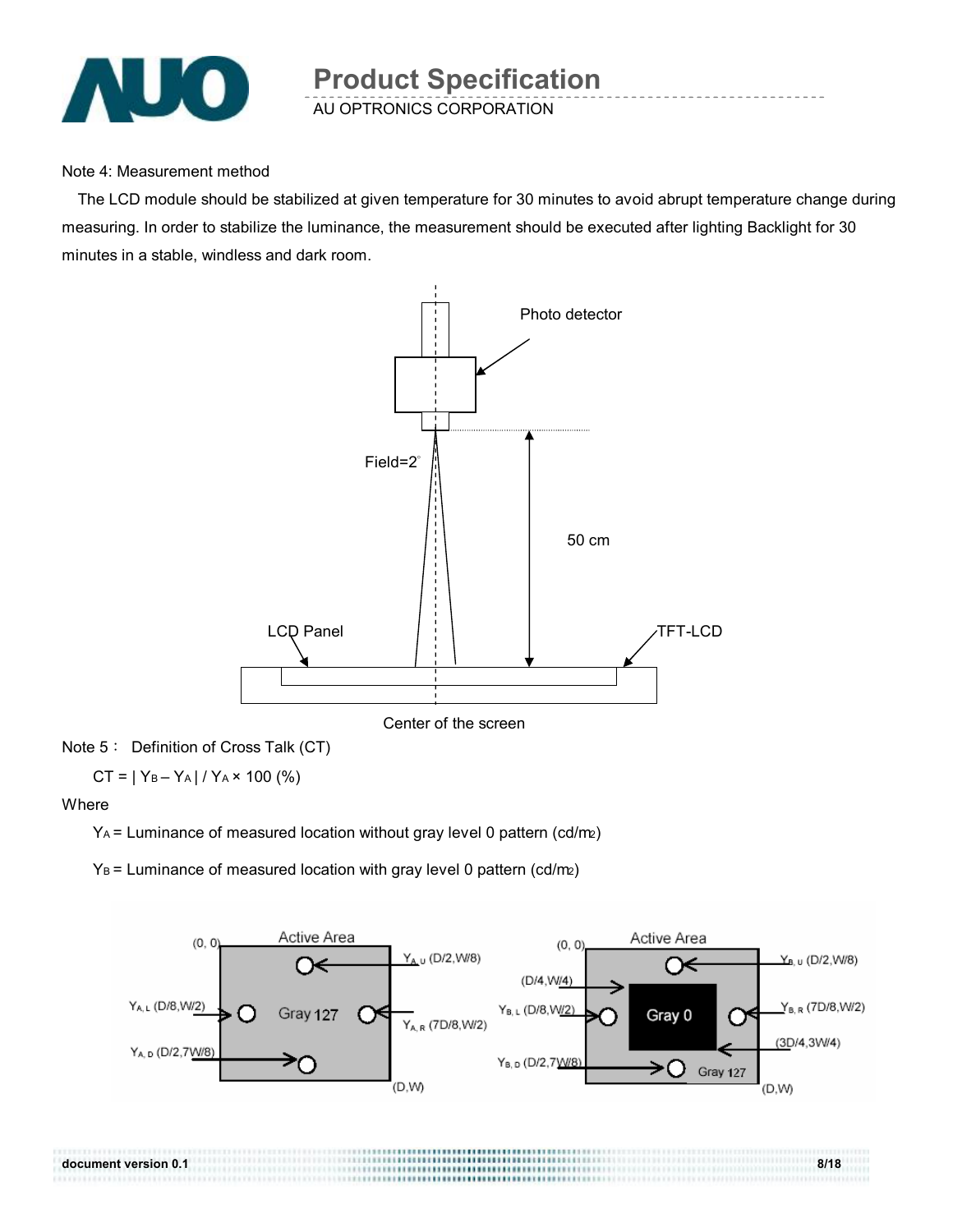

Note 6: Definition of response time:

The output signals of photo detector are measured when the input signals are changed from "Full Black" to "Full White" (rising time), and from "Full White" to "Full Black "(falling time), respectively. The response time is interval between the 10% and 90% of amplitudes. Please refer to the figure as below.







Method: Record dBV & DC value with (WESTAR)TRD-100

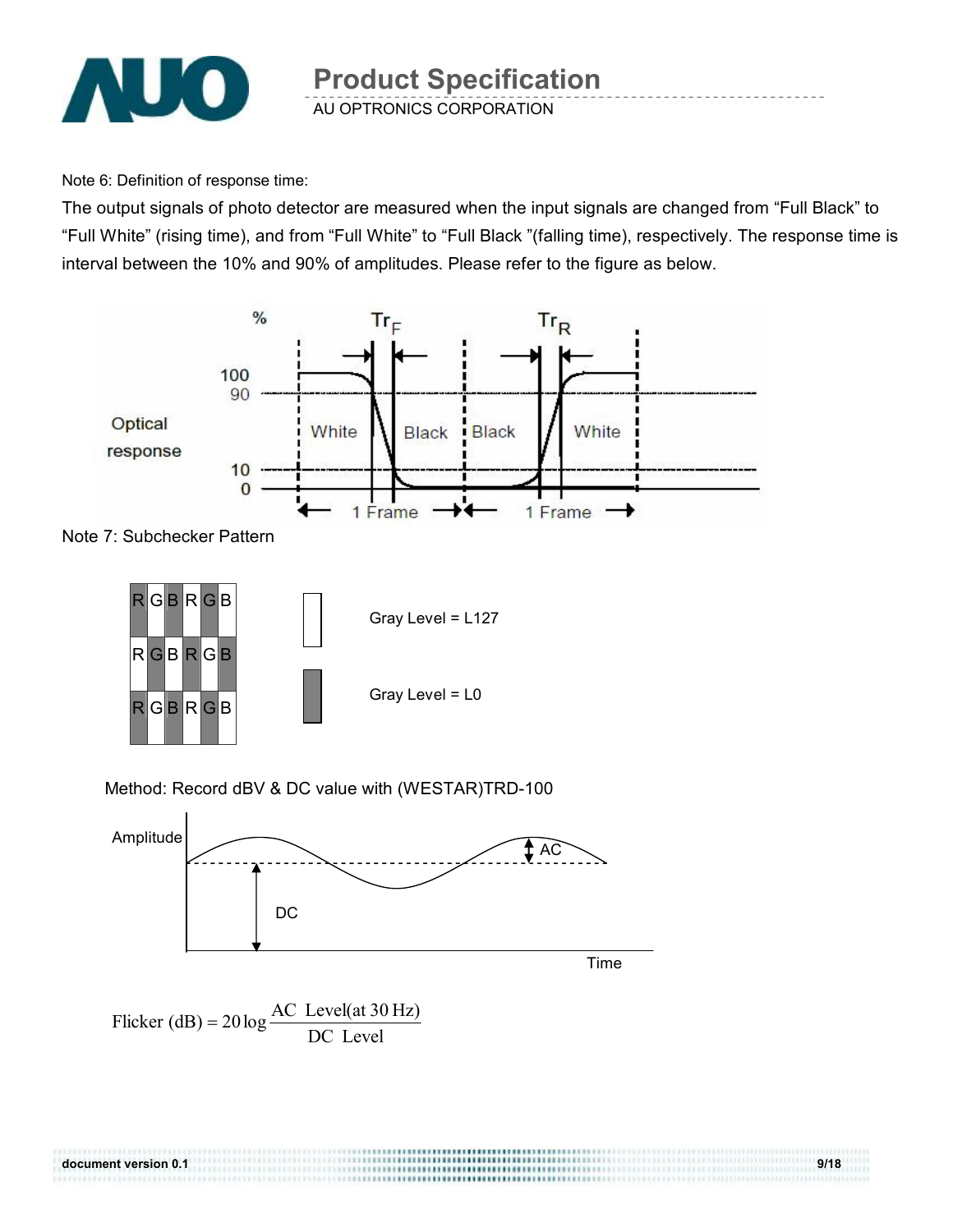

**AU OPTRONICS CORPORATION** 

## **3. Functional Block Diagram**

The following diagram shows the functional block of the 15.4 inches wide Color TFT/LCD Module:

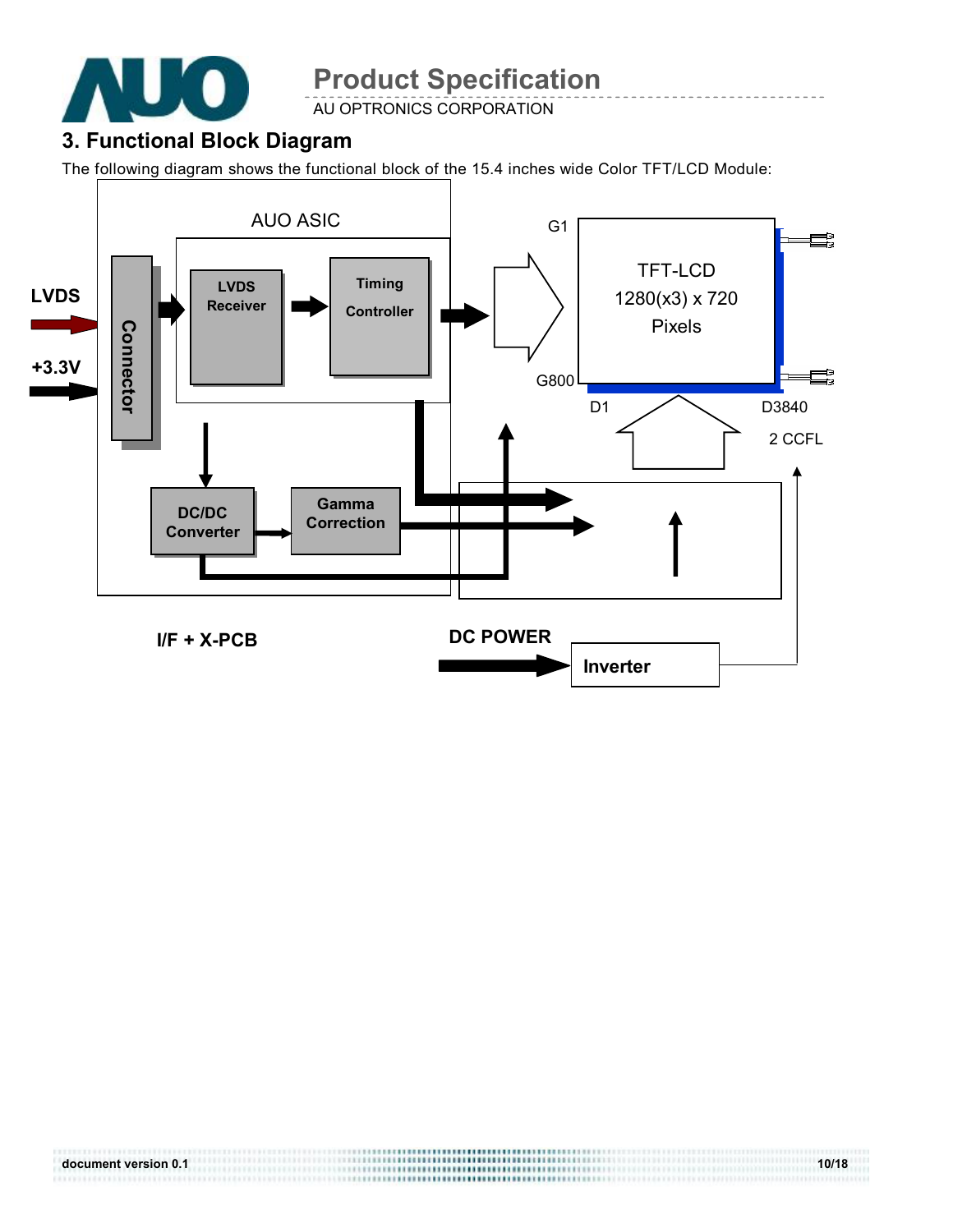

AU OPTRONICS CORPORATION

### **4. Absolute Maximum Ratings**

Absolute maximum ratings of the module is as following:

#### **4.1 Absolute Ratings of TFT LCD Module**

| ltem            | Symbol | Min    | <b>Max</b> | Unit   | <b>Conditions</b> |
|-----------------|--------|--------|------------|--------|-------------------|
| Logic/LCD Drive | /in    | $-0.3$ | +4.∪       | [Volt] | Note              |

#### **4.2 Absolute Ratings of Backlight Unit**

| ltem            | Symbol       | Min                      | <b>Max</b> | Unit       | <b>Conditions</b> |
|-----------------|--------------|--------------------------|------------|------------|-------------------|
| CCFL<br>Current | <b>ICCFL</b> | $\overline{\phantom{a}}$ | . .        | ™A]<br>rms | Note              |

#### **4.3 Absolute Ratings of Environment**

| <b>Item</b>               | Symbol     | Min   | <b>Max</b> | Unit                                    | <b>Conditions</b> |
|---------------------------|------------|-------|------------|-----------------------------------------|-------------------|
| Operating                 | TOP        |       | $+50$      | $\mathsf{I}^\circ\mathsf{C}1$           | Note 3            |
| <b>Operation Humidity</b> | <b>HOP</b> | 5     | 90         | [%RH]                                   | Note 3            |
| Storage                   | <b>TST</b> | $-20$ | $+60$      | $\mathsf{I}^\circ\mathsf{C} \mathsf{I}$ | Note 3            |
| <b>Storage Humidity</b>   | HST        | 5     | 90         | [%RH]                                   | Note 3            |

Note 1: At Ta (25℃ )

Note 2: Permanent damage to the device may occur if exceed maximum values

Note 3: For quality performance, please refer to AUO IIS(Incoming Inspection Standard).

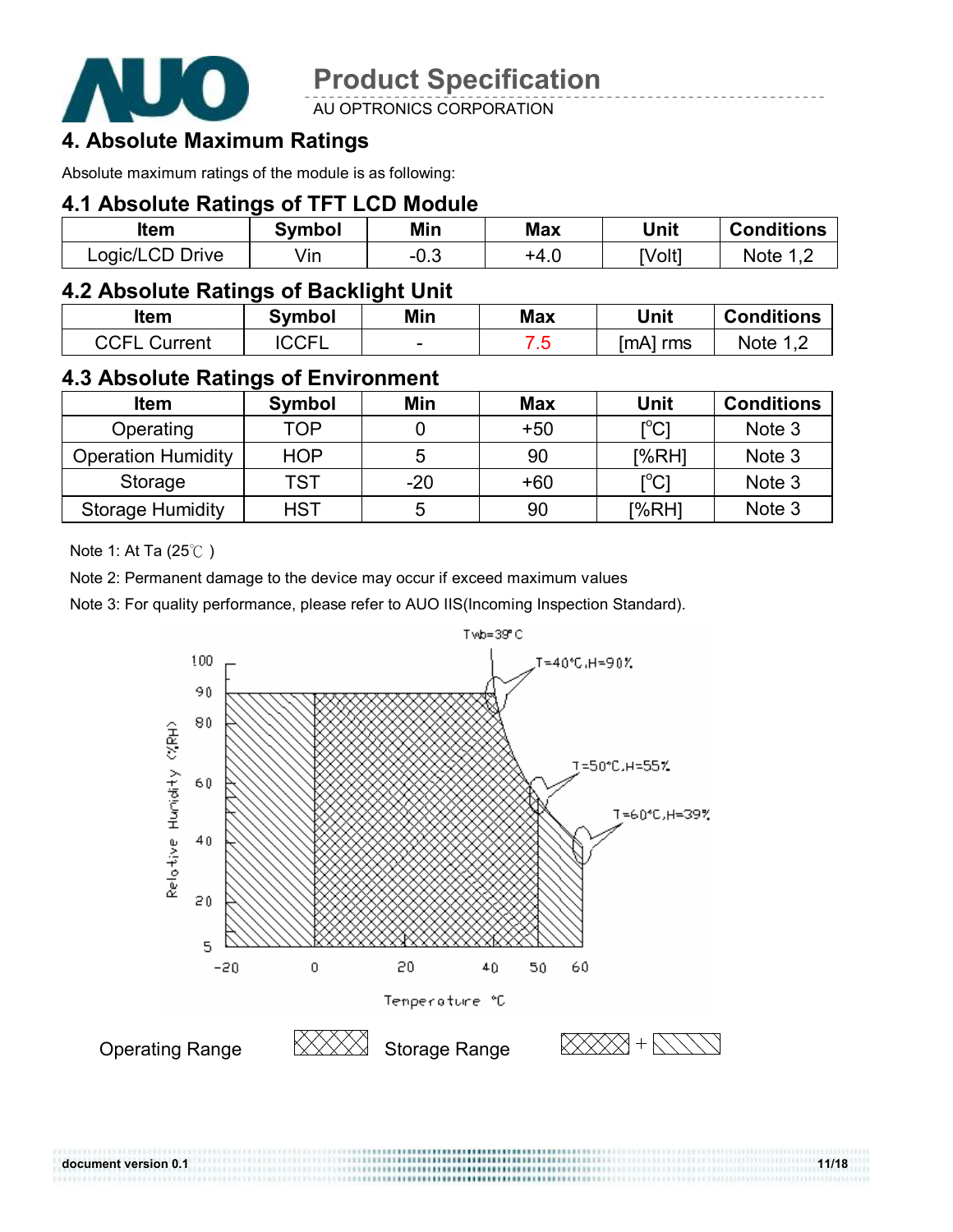

AU OPTRONICS CORPORATION

#### **5. Electrical characteristics**

## **5.1 TFT LCD Module**

#### **5.1.1 Power Specification**

Input power specifications are as follows:

| <b>Symble</b> | <b>Parameter</b>                            | Min | Typ | <b>Max</b> | <b>Units</b>  | <b>Note</b> |
|---------------|---------------------------------------------|-----|-----|------------|---------------|-------------|
| <b>VDD</b>    | Logic/LCD Drive Voltage                     | 3.0 | 3.3 | 3.6        | [Volt]        |             |
| <b>PDD</b>    | <b>VDD Power</b>                            |     |     | <b>TBD</b> | [Watt]        | Note 1      |
| <b>IDD</b>    | <b>IDD Current</b>                          |     | 350 | 450        | [MA]          | Note 1      |
| <b>IRush</b>  | Inrush Current                              |     |     | 2000       | [MA]          | Note 2      |
| <b>VDDrp</b>  | Allowable<br>Logic/LCD Drive Ripple Voltage |     |     | 100        | [mV]<br>$p-p$ |             |

Note 1: Maximum Measurement Condition: Black Patterm

#### Note 2: Measure Condition





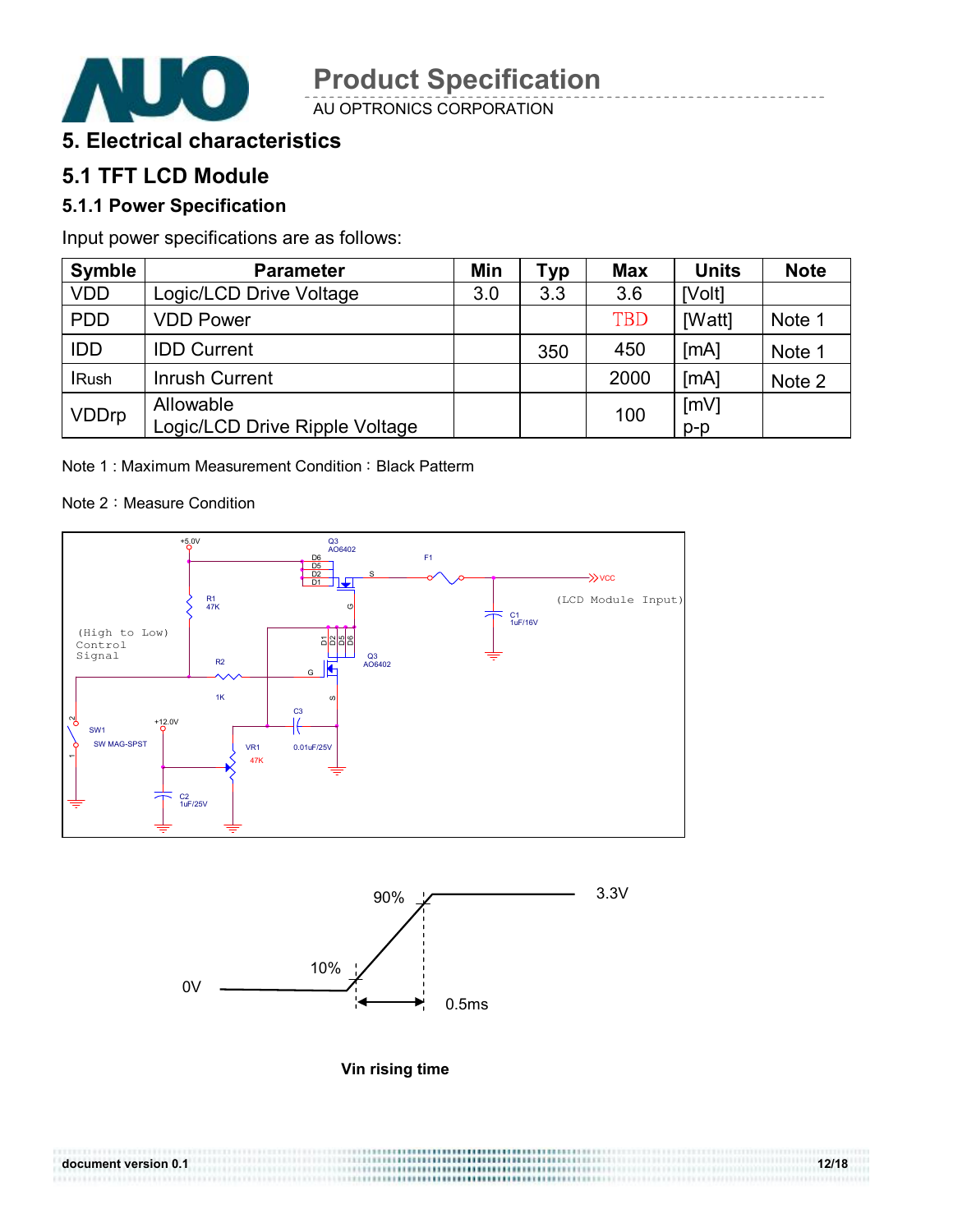

AU OPTRONICS CORPORATION

#### **5.1.2 Signal Electrical Characteristics**

Input signals shall be low or High-impedance state when VDD is off.

It is recommended to refer the specifications of THC63LVDF84A(Thine Electronics Inc.) in detail. Signal electrical characteristics are as follows:

| <b>Parameter</b> | <b>Condition</b>           | <b>Min</b> | <b>Max</b> | <b>Unit</b> |
|------------------|----------------------------|------------|------------|-------------|
|                  | Differential Input High    |            |            |             |
| Vth              | Threshold (Vcm=+1.2V)      |            | 100        | [mV]        |
|                  | Differential Input Low     |            |            |             |
| Vtl              | Threshold (Vcm=+1.2V)      | $-100$     |            | [mV]        |
| Vcm              | Differential Input         | 1.125      |            |             |
|                  | <b>Common Mode Voltage</b> |            | 1.375      | [V]         |

#### Note: LVDS Signal Waveform



#### **5.2 Backlight Unit**

Parameter guideline for CCFL Inverter is under stable conditions at 25 ℃ (Room Temperature) :

| <b>Parameter</b>                                  | <b>Min</b> | <b>Typ</b> | <b>Max</b> | <b>Units</b> | <b>Condition</b> |
|---------------------------------------------------|------------|------------|------------|--------------|------------------|
| <b>CCFL Standard Current (ISCFL)</b>              | 7.0        | 7.5        | 8.0        | $[mA]$ rms   | Note 2           |
| <b>CCFL Operation current (IRCFL)</b>             | 3.0        | 8.0        | 8.0        | $[mA]$ rms   |                  |
| <b>CCFL Frequency (FCFL)</b>                      | 40         | 50         | 80         | [KHz]        | Note 3,4,8       |
| CCFL Ignition Voltage (VicrL, Ta= $0^{\circ}$ C)  |            |            |            | [Volt] rms   | Note 5           |
| CCFL Ignition Voltage (VicrL, Ta= $25^{\circ}$ C) |            |            |            | [Volt] rms   |                  |
| <b>CCFL Voltage (VCFL)</b>                        |            |            |            | [Volt] rms   | Note 6           |
| <b>CCFL Power consumption (PCFL)</b>              |            |            |            | [Watt]       | Note 6           |

**document version 0.1** 13/18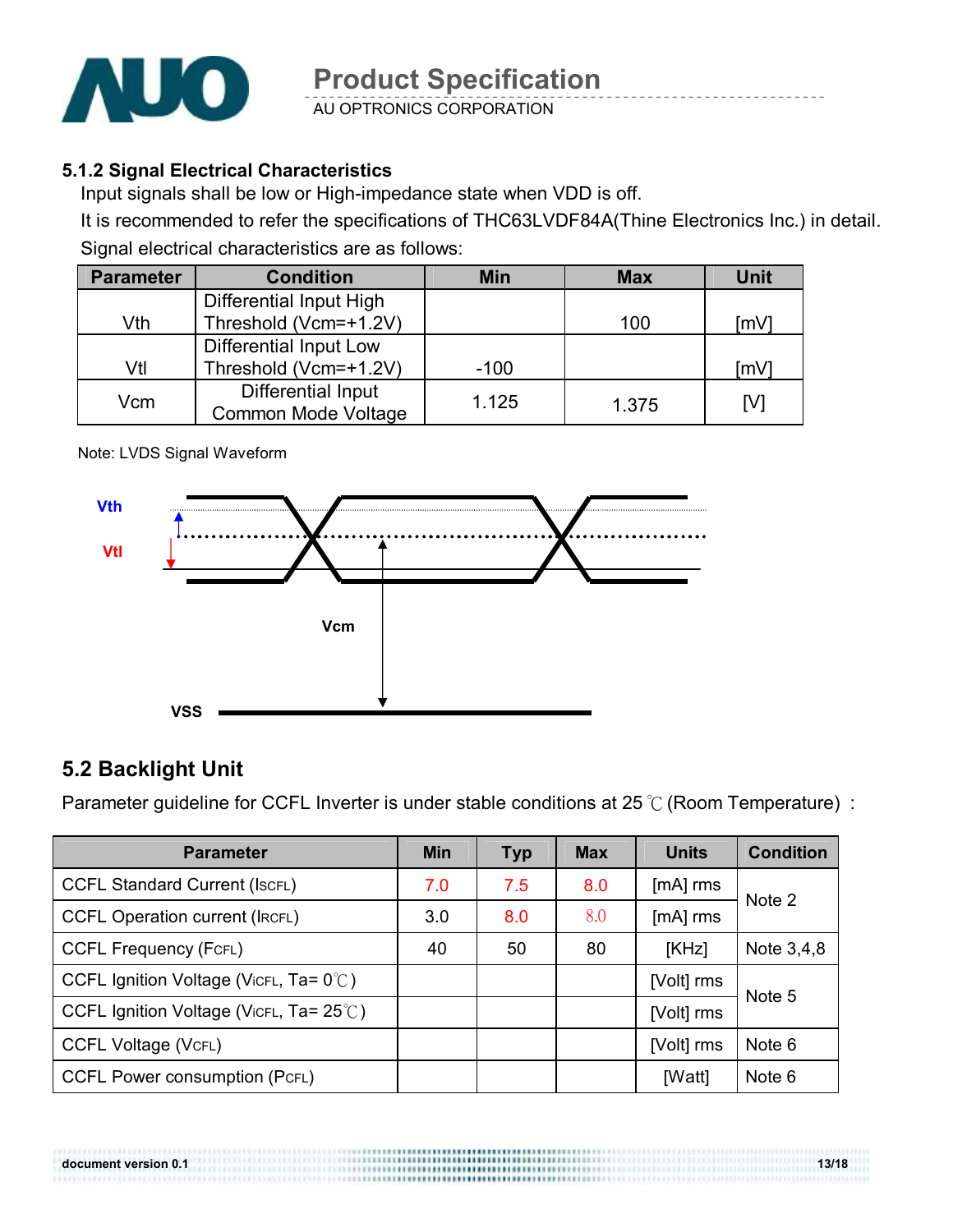

AU OPTRONICS CORPORATION

CCFL Life Time (LTCFL) 40,000 50,000 - [Hour] Note 7

#### Note 1: Typ. are AUO recommended design points.

- \*1 All of characteristics listed are measured under the condition using the AUO test inverter.
- \*2 In case of using an inverter other than listed, it is recommended to check the inverter carefully. Sometimes, interfering noise stripes appear on the screen, and substandard luminance or flicker at low power may happen.
- \*3 In designing an inverter, it is suggested to check safety circuit very carefully. Impedance of CCFL, for instance, becomes more than 1 [M ohm] when CCFL is damaged.
- \*4 Generally, CCFL has some amount of delay time after applying kick-off voltage. It is recommended to keep on applying ignition voltage for 1 [Sec] until discharge.
- \*5 Reducing CCFL current increases CCFL discharge voltage and generally increases CCFL discharge frequency. So all the parameters of an inverter should be carefully designed so as not to produce too much leakage current from high-voltage output of the inverter.
- Note 2: It should be employed the inverter which has "Duty Dimming", if IRCFL is less than 3mA.
- Note 3: CCFL discharge frequency should be carefully determined to avoid interference between inverter and TFT LCD.
- Note 4: The frequency range will not affect to lamp life and reliability characteristics.
- Note 5: CCFL inverter should be able to give out a power that has a generating capacity of over 1290 voltage. Lamp units need 1290 voltage minimum for ignition.
- Note 6: The variance of CCFL power consumption is  $\pm 10\%$ . Calculator value for reference (IscFL  $\times$  VCFL  $\times$  2= PCFL)
- Note 7: Definition of life: brightness becomes 50%. The typical life time of CCFL is under the condition at 6.5 mA lamp current.
- Note 8: Requirement for system inverter design, which is intended to have a better display performance, a better power efficiency and a more reliable lamp. It should help increase the lamp lifetime and reduce its leakage current.

The frequency range will not affect to lamp lifetime and reliability characteristics. (Reference value) The rate of unsymmetrical of lamp lighting waveform is shown (Lamp current waveform and lamp voltagewaveform) at 5% or less.

Asymmetrical:  $(|A| - |B|)/|C| \leq 5\%$ 

- A: Lamp current or lamp voltage o-p of +side
- B: Lamp current or lamp voltage o-p of –side
- $C: Max(A, B)$  this is bigger in A or B

Recommendation lighting frequency:  $50 \sim 60$  KHz

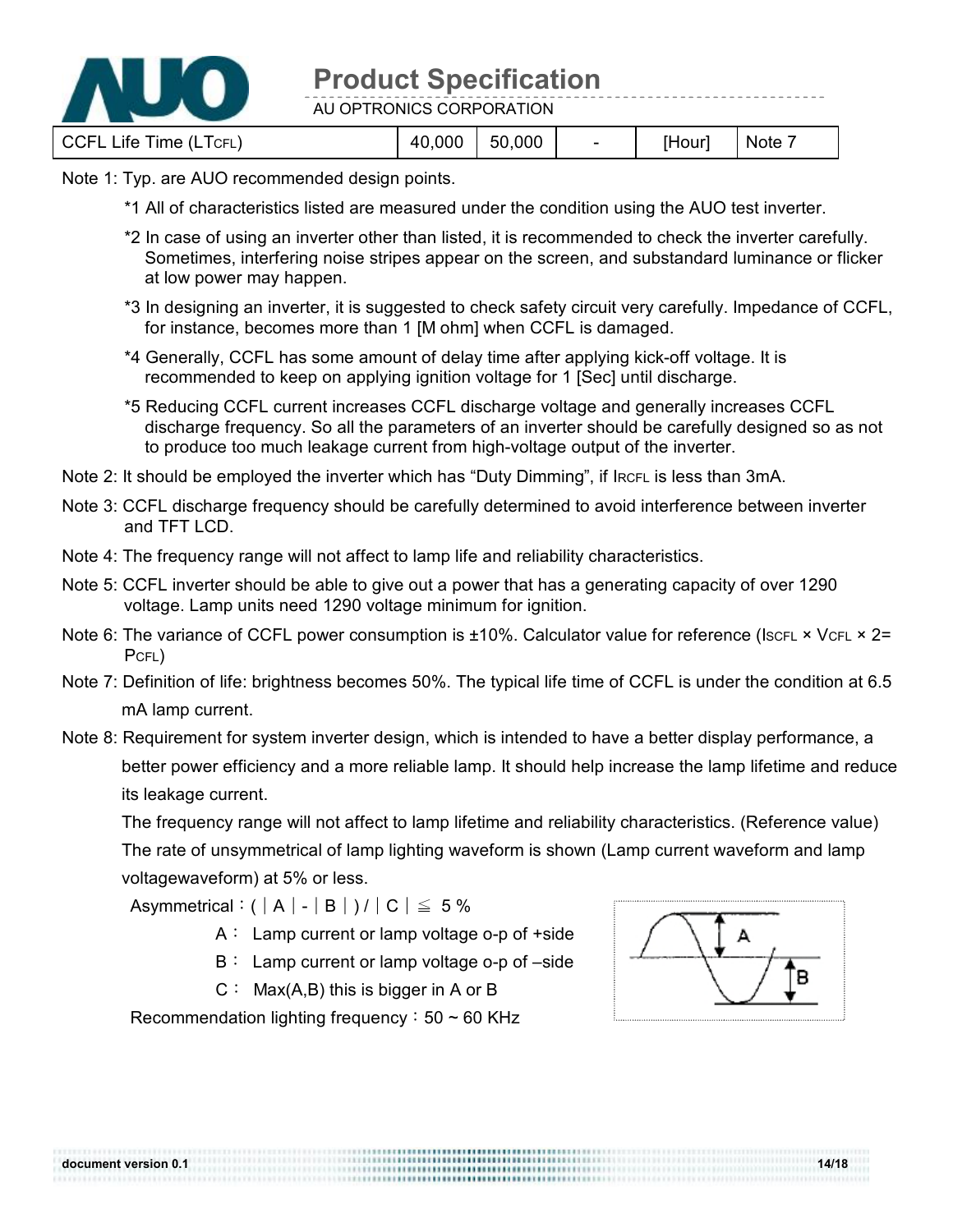## **7. Connector Description**

Physical interface is described as for the connector on module.

These connectors are capable of accommodating the following signals and will be following components.

#### **7.1 TFT LCD Module**

| <b>Connector Name / Designation</b> | <b>For Signal Connector</b> |
|-------------------------------------|-----------------------------|
| Manufacturer                        | JAE or compatible           |
| Type / Part Number                  | TBD                         |
| <b>Mating Housing/Part Number</b>   | <b>TBD</b>                  |

#### **7.2 Backlight Unit**

Physical interface is described as for the connector on module.

These connectors are capable of accommodating the following signals and will be following components.

| <b>Connector Name / Designation</b> | <b>For Lamp Connector</b> |
|-------------------------------------|---------------------------|
| Manufacturer                        | CviLux                    |
| Type / Part Number                  | CP0502SL09                |
| Mating Type / Part Number           | CP0502P1ML0-LF            |

#### **7.3 Signal for Lamp connector**

|       | Connector No. | Pin No. | Input | Color | Function            |
|-------|---------------|---------|-------|-------|---------------------|
| Jpper | CN1           |         | Hot1  | Pink  | <b>High Voltage</b> |
|       |               | -       | Cold1 | White | ∟ow Voltage         |

|              | Connector No. | Pin No. | Input | Color | Function     |
|--------------|---------------|---------|-------|-------|--------------|
| CN2<br>∟ower |               |         | Hot1  | Pink  | High Voltage |
|              |               |         | Cold1 | White | Low Voltage  |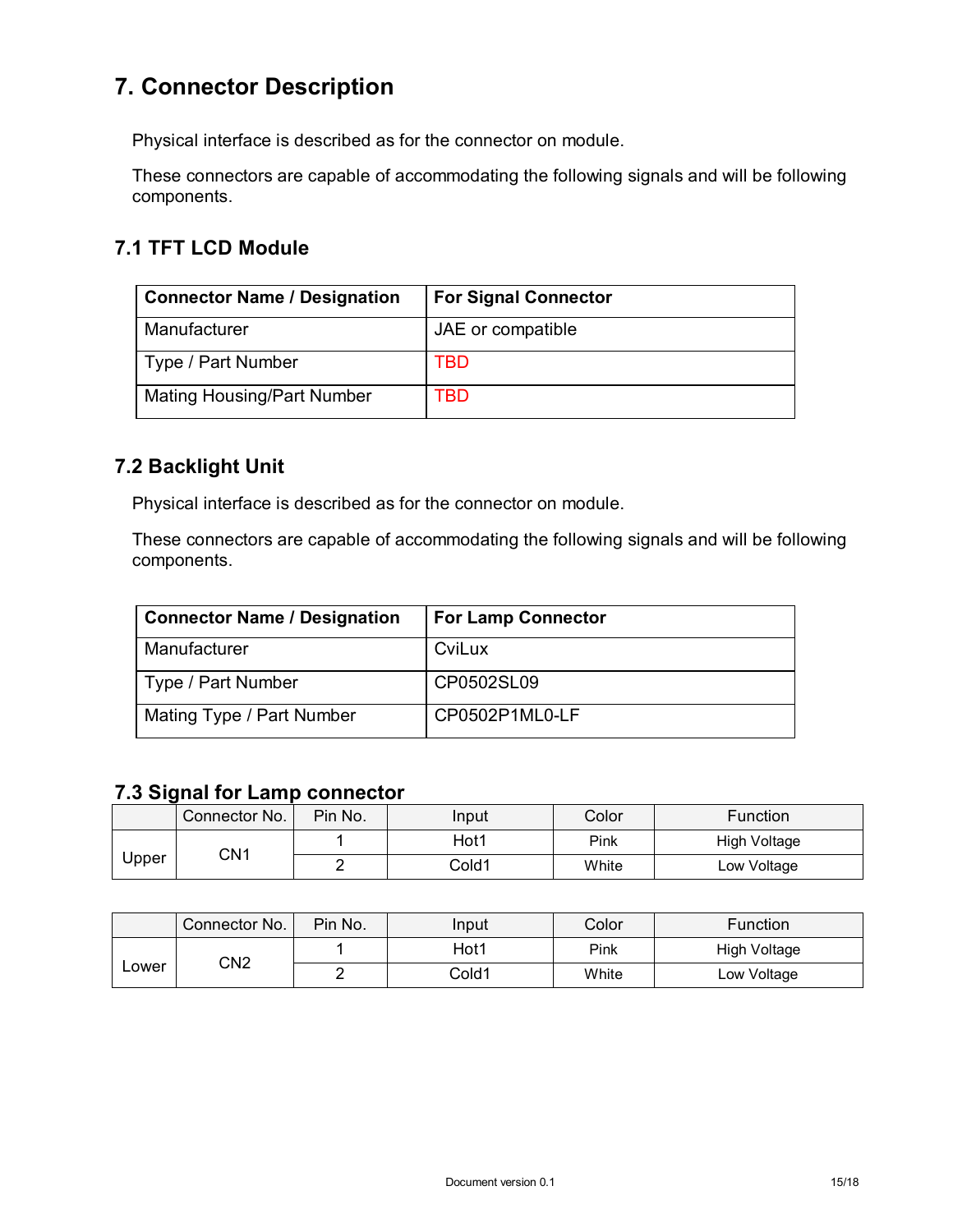#### **8. Reliability Test**

| <b>Items</b>                             | <b>Required Condition</b>                                                                                     | <b>Note</b>    |
|------------------------------------------|---------------------------------------------------------------------------------------------------------------|----------------|
| Temperature Humidity Bias (THB)          | Ta= $50^{\circ}$ C, 80%RH, 300 hours                                                                          |                |
| High Temperature Operation (HTO)         | Ta= $50^{\circ}$ C, $50\%$ RH, 300 hours                                                                      |                |
| Low Temperature Operation (LTO)          | Ta= $0^{\circ}$ C, 300 hours                                                                                  |                |
| High Temperature Storage (HTS)           | Ta= $60^{\circ}$ C, 300 hours                                                                                 |                |
| Low Temperature Storage (LTS)            | Ta= $-20^{\circ}$ C, 300 hours                                                                                |                |
| <b>Vibration Test</b><br>(Non-operation) | Acceleration: 1.5 G<br>Wave: Random<br>Frequency: 10 - 200 - 10 Hz<br>Sweep: 30 Minutes each Axis (X, Y, Z)   |                |
| <b>Shock Test</b><br>(Non-operation)     | Acceleration: 50 G<br>Wave: Half-sine<br>Active Time: 20 ms<br>Direction: ±X, ±Y, ±Z (one time for each Axis) |                |
| Drop Test                                | Height: 60 cm, package test                                                                                   |                |
| Thermal Shock Test (TST)                 | $-20^{\circ}$ C/30min, 60 $^{\circ}$ C/30min, 100 cycles                                                      | 1              |
| On/Off Test                              | On/10sec, Off/10sec, 30,000 cycles                                                                            |                |
| ESD (Electro Static Discharge)           | Contact Discharge: $\pm$ 8KV, 150pF(330 $\Omega$ ) 1sec,<br>8 points, 25 times/ point.                        | $\overline{2}$ |
|                                          | Air Discharge: $\pm$ 15KV, 150pF(330 $\Omega$ ) 1sec<br>8 points, 25 times/ point.                            |                |
| <b>Altitude Test</b>                     | Operation: 10,000 ft<br>Non-Operation: 30,000 ft                                                              |                |

Note 1: The TFT-LCD module will not sustain damage after being subjected to 100 cycles of rapid temperature change. A cycle of rapid temperature change consists of varying the temperature from -20 $\degree$  to 60 $\degree$ , and back again. Power is not applied during the test. After temperature cycling, the unit is placed in normal room ambient for at least 4 hours before power on.

Note 2: According to EN61000-4-2 , ESD class B: Some performance degradation allowed. No data lost. Self-recoverable. No hardware failures.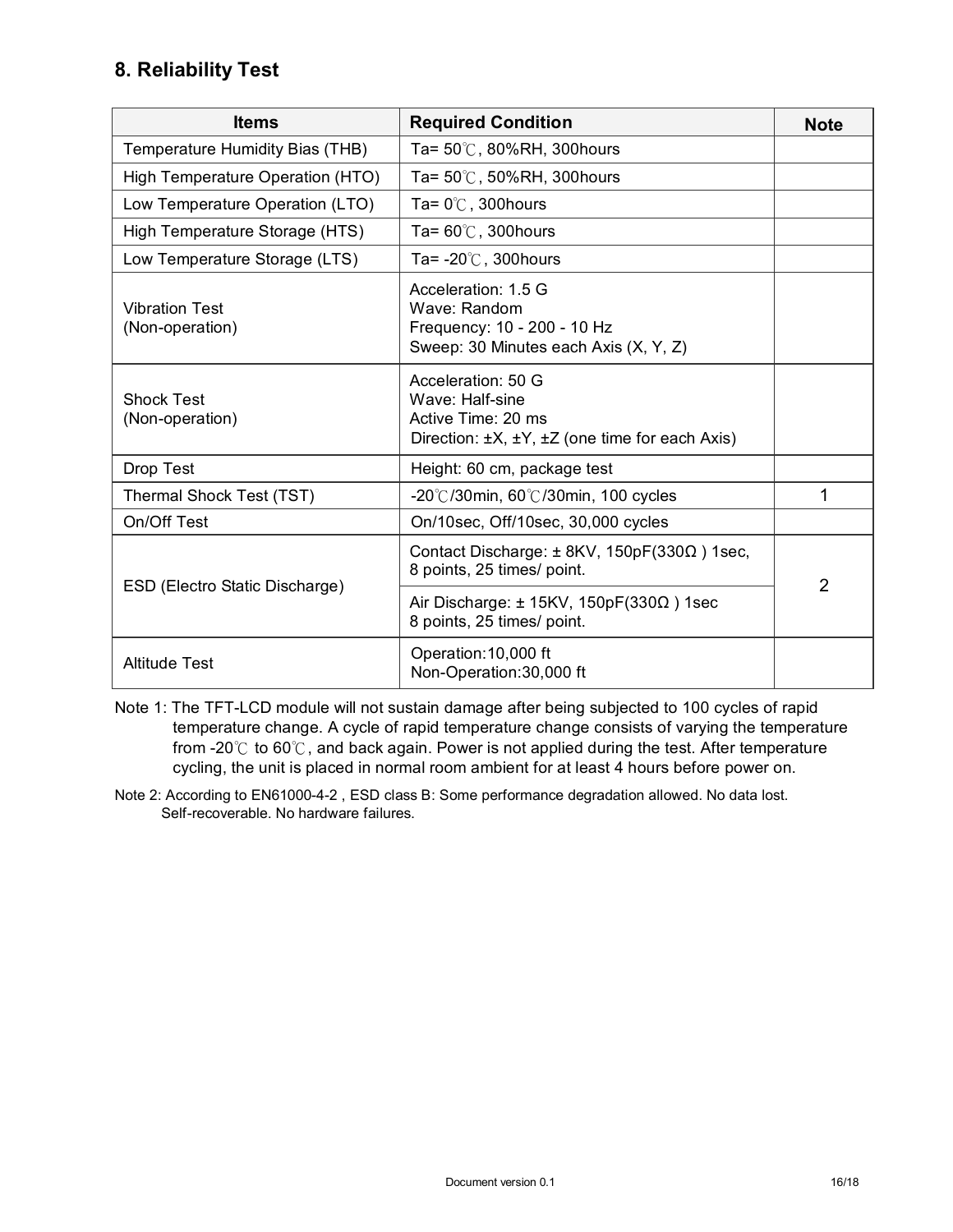## **PIN Assignment**

| Pin No.      | Symbol              | <b>Function</b>    | Pin No. | Symbol        | <b>Function</b>    |
|--------------|---------------------|--------------------|---------|---------------|--------------------|
|              | <b>VDD</b>          | 3.3V               | 11      | RXIN2-        | <b>LVDS Signal</b> |
| $\mathbf{2}$ | VDD.                | 3.3V               | 12      | $RXIN2+$      | <b>LVDS Signal</b> |
| 3            | <b>VSS</b>          | Ground             | 13      | <b>VSS</b>    | Ground             |
| 4            | <b>VSS</b>          | Ground             | 14      | RXCLK-        | <b>LVDS Signal</b> |
| 5            | RXIN <sub>0</sub> - | LVDS Signal        | 15      | RXCLK+        | <b>LVDS Signal</b> |
| 6            | RXIN <sub>0</sub> + | <b>LVDS Signal</b> | 16      | <b>VSS</b>    | Ground             |
| 7            | <b>VSS</b>          | Ground             | 17      | RXIN3-        | <b>LVDS Signal</b> |
| 8            | RXIN1-              | LVDS Signal        | 18      | $RXIN3+$      | <b>LVDS Signal</b> |
| 9            | RXIN1+              | <b>LVDS Signal</b> | 19      | <b>AGMODE</b> | Active High/Ground |
| 10           | <b>VSS</b>          | Ground             | 20      | <b>HVS</b>    | Active High/Ground |